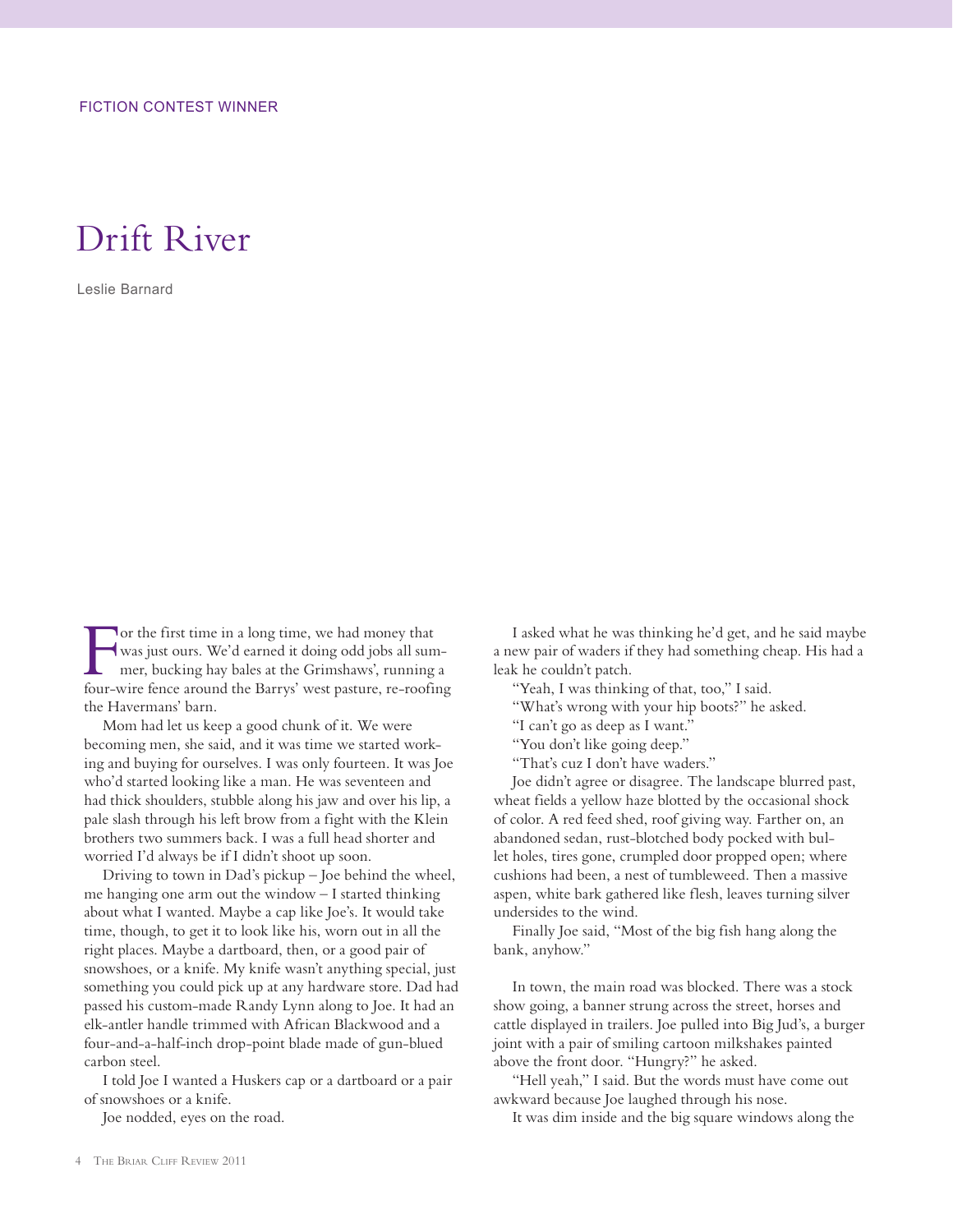far wall glowed white. Dust caught the light, churned in the air. When the waitress came by with menus, we told her we didn't need them. Joe ordered the Knockout Burger with tots on the side and I said, "Same here."

It was good, being there with Joe. We didn't have to talk all the time. For a while, I stared past him at the silent movie playing through the glass, a movie about men buying and selling and arguing, hats shadowing their faces, mouths hidden behind beards.

Then I said, "We going out to the hills opening day?" "You bet," said Joe.

I imagined the two of us following a high, whistling bugle, then Joe veering off, me hiking a cliff band, winding between slick walls of limestone, slowly crawling to the crest, hunkering in the weeds. Across, in a patch of meadow between pines, the bull's massive rack suddenly visible; his dark snout, broad chest, coming into focus. Me firing a single shot, hands steady this time. Later, Dad turning from the television, watching me climb the front steps, noticing the difference right away.

I'd never taken an elk before, or even a deer, just turkey, pheasant, and grouse. But both Joe and I had big game tags this year, and he'd been working me all summer, honing my follow-through, reminding me to breathe.

"You think I'm better, don't you?" I asked Joe. "Better than I was before, right?"

"Sure."

"I fill as many cans as you do most days."

"Hey," said Joe, tilting his head, "see who's over there?" I looked, then quickly looked away. It was the new art teacher, Ms. Bishop.

"Yeah," I said. "So?"

She was only twenty-two, not a real teacher yet, not officially. Since last February, when the regular art teacher, Mrs. Goddard, had a stroke, Ms. Bishop had been covering the south river circuit, coming out to Draper K-8 twice a month on Tuesdays, like Mrs. Goddard had as long as I could remember. But Ms. Bishop didn't teach us how to make yarn dolls or God's Eyes or salt-dough Christmas ornaments. She rambled on about Chagall, Monet, Picasso. She made us discuss Romanticism, Cubism, Abstract Expressionism, assigned essays on "the ultimate purpose of art." She wasn't at all like Mrs. Goddard, she wasn't at all like anyone.

I twisted toward her again. Alone on the other side of the restaurant, she picked at a near-empty plate. Her pinnedback hair looked brown in the low light. She closed her lips around her fork, pulled it out clean. Then she looked up and saw me, saw us, looking at her. Smiling, she started walking over. She was wearing high-heeled shoes and a flowy yellow skirt that just covered her knees. She always looked like that, all dressed up like there was somewhere else she was going right after she finished being wherever she was.

Joe stood and she shook his hand. "Hayley," she said, "Hayley Bishop. I teach – "

"I know who you are," Joe interrupted. "Dwain County specials teacher, as of last year. Born in Fargo, currently living in Merriman, taking weekend classes at Oglala."

Her pale chest speckled red. There were freckles along her collarbones, across her cheeks, the backs of her hands. "Well," she said.

"Town of eight hundred and fifty-six, remember?" Joe said, sitting down. "And I'm pretty sure that includes a few who have already kicked the bucket."

 She smiled. "I guess I'll introduce you too, then. Joseph Walsh, former top student at Draper K-8, wrestling star at Dwain County High. And of course, big brother to Carter, here." She touched my shoulder, lightly, there then gone. "How are things?" she asked.

 "Fine," I mumbled, sniffling. Her perfume always did this, pinched my sinuses, made my eyes water.

"You okay, Carter?" Joe teased.

 Ms. Bishop laughed her smooth, muted laugh, then tapped a hand to the table. "A pleasant surprise, running into the two of you,"she said.

 Joe glanced across the room. "You here with anyone?" he asked.

"My girlfriend had to run, actually. I was just finishing up."

I tried to give Joe a look, but he avoided my eyes. Pulling out the chair next to him, he said, "Why don't you finish finishing up over here?"

So I had to eat my whole meal with Ms. Bishop jabbering about how she used to live on a farm with goats and chickens and a few milking cows. How she'd loved having animals around, especially the goats because they had so much personality. These days, she said, she was stuck in a one-room apartment, kept company by only a pair of goldfish and a half-dead houseplant. Her folks and older sister, she told Joe, were killed in a car crash the year she turned eighteen.

"Nothing left for me in Fargo after that."

"Sorry for your loss," said Joe, and when he glanced at me, one eyebrow raised, I mumbled the same thing. Jesus, I wanted to scream, you don't have to do that. I know what to say.

"Thanks, Carter," Ms. Bishop said, smiling gently from across the table. Then she turned back to Joe. She pressed a hand to her breast. "Carter tells me you got a heart of gold."

Joe laughed. "How's that?"

"Always helping him with his schoolwork, taking him fishing. Hunting, too, right? You're teaching him to hunt?"

*Teaching* me? I *knew* how to hunt. I'd been cutting grouse from buckbrush since I was nine. She'd completely misunderstood whatever it was I'd told her – before – when I used to tell her things. Joe needed to correct her, set the record straight.

But instead, he picked his hat off the table, turned it in his hands. "I got a lot of sides to me," he said. Then he looked up, met her gaze. They were silhouetted against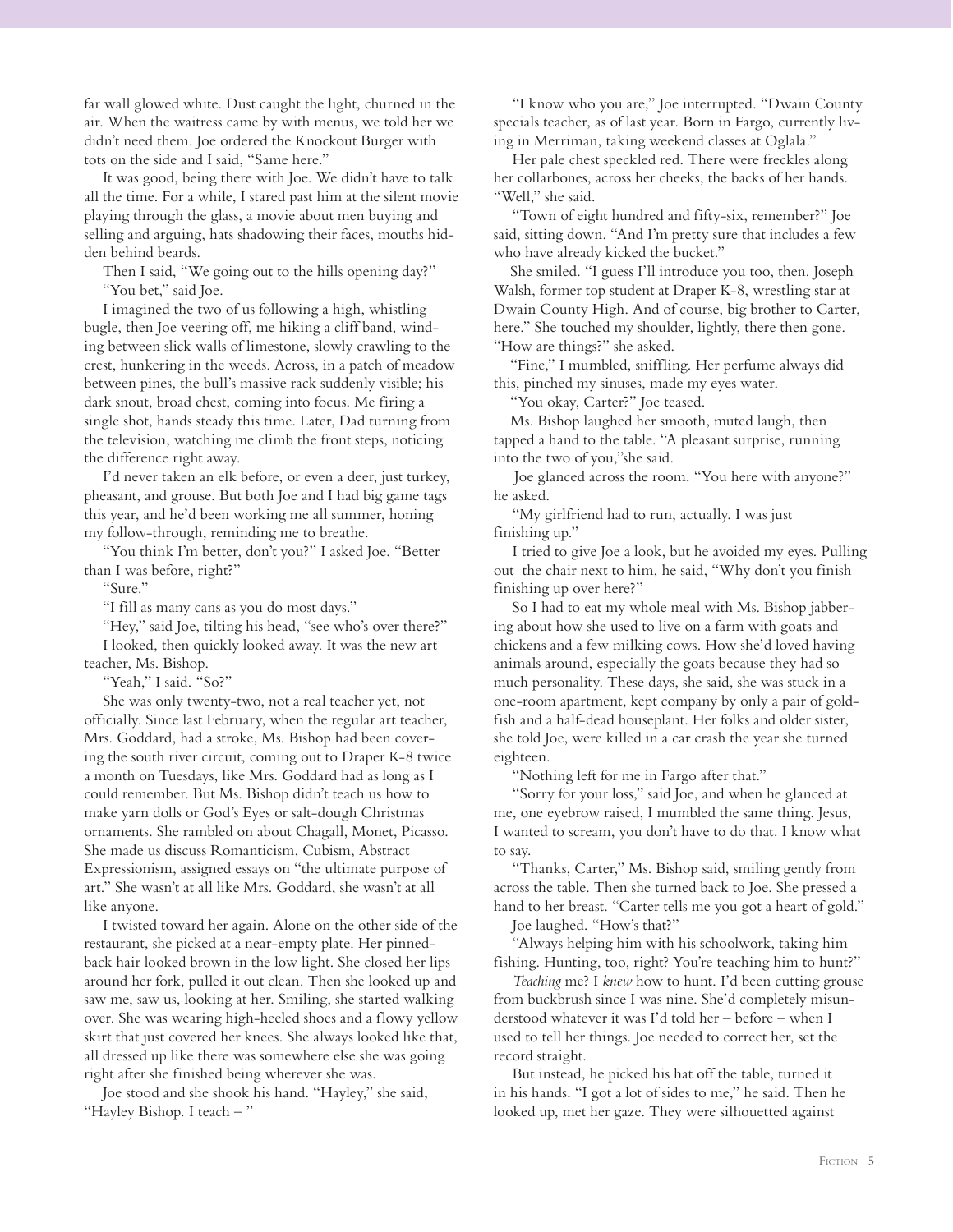the glass, white light pouring through the narrow space between them.

I sucked down the rest of my Coke and stood. "We'd better go," I said.

"Oh, God, I'm so sorry to have kept you," said Ms. Bishop.

"It's us who kept you, us who should be apologizing," said Joe.

"Why don't you, then?" she said, pulling her purse strap over her shoulder.

"Cuz I ain't sorry," Joe said quietly as he pulled out her chair.

On the street, she told us both goodbye, then smiled at Joe – a strange half-smile – and walked away, her skirt swinging against the backs of her knees.

"Why'd you do that?" I said to Joe.

"What?"

"Act like that?"

"Like what?"

I couldn't explain it, this burning sick feeling in my gut. But I did have my money. A hundred dollars I'd earned. "Forget it," I said. "Let's go."

We hit the hardware store, the tack shop and<br>Charlie's Hobby City, but Joe wasn't interest<br>He'd walk around once, pick up a few thin Charlie's Hobby City, but Joe wasn't interested. He'd walk around once, pick up a few things, then put them down and stand near the door, waiting for me to finish. It made me not want anything either.

Then, leaving Charlie's, I told Joe I knew what I needed. Waders. A pair that fit good, a pair that would last.

"All right," Joe said, breathing out like he was exhausted. We started down Main Street to L & M Sports. Then something caught Joe's eye and he veered toward one of the stock-show trailers. From a ways off, the one he was aiming for looked like it had nothing in it, but when I got closer I could hear them bleating.

"No you ain't," I said, glimpsing the goats through the slats.

"We both should," he said, full of energy now. "We should split it up the middle. It could be the start of a little business."

"Some business."

Hunched at a card table set against the tailgate, the old man selling them glanced up. "Low investment, highprofit," he announced flatly. "The newest and fastest growing small-acreage industry in America."

"You gotta be kidding," I said to Joe.

"Kidding," the man said, finally smiling, revealing large yellow teeth. "Get it?"

Joe checked the price list hung on the side of the trailer and said he wanted to take a closer look. The old man nodded, subdued again. We climbed in and the goats swirled around our legs, crying and grunting and riding each other's rear ends. One rammed my thigh with its horns.

Joe started going through them one by one, checking their eyes, their ears, the feel of their coats. I just tried to hold onto my balls without looking like that's what I was doing.

"This fat girl here," Joe said, his hand resting on the head of one of the bigger goats.

"She's a registered Nubian, that one, dual-purpose meat and dairy," the old man said. "Dam's on her seventh freshening and still milking over a gallon a day."

Between its shoulders and along the underside of its round belly, the doe's smooth, rust-brown coat darkened to black. Two thick black teats hung between its hind legs and a white diamond crowned its debudded head. Its eyes were alien: gold irises slashed horizontally by long, narrow pupils. It was leaning against Joe now, letting him run his hands up its hocks.

"It ain't worth nothing," I said. "What you gonna do with it?"

"Not me, us. It'll take the two of us."

"I ain't spending my money on that ugly rat," I muttered. The old man gave me a look, spat into a can at his feet.

"We'll start with this one," said Joe, "then we'll save up and get more and pretty soon we'll have ourselves a little business. Then we won't be spending money, we'll be making it. We'll get our investment back a hundred-fold."

"That's right," the old man said, smiling again with all his teeth.

I don't know why I caved, except that I started to imagine Joe and me having a business, maybe a business we'd start now and have going our whole lives. And I liked the idea of being a businessman, of being able to explain things to people. Goats, I saw myself saying to the guys at school, are the next big thing. Low investment, I'd explain. We've made our money back a hundred-fold. And if that actually happened, I could get whatever waders I wanted. In the meantime, my hip boots worked fine.

But heading home, I got the same sick feeling I'd had outside the restaurant. I started thinking I could have something in my hands right now, something to show for all the mornings I woke at dawn to dig postholes or pry up shingles layered three-deep. But instead all I had was a cranky, ugly, knob-kneed rat that was only half mine. Then I thought about Ms. Bishop and the way Joe had acted around her.

"She ain't a good teacher," I said after a while. "She just talks about bullshit." *Starry Night*, she'd told us once, is not meant to be a perfect rendering of a night sky. It's more than accurate, she'd explained, it's true. She'd led us all outside. So? she'd said. What's it feel like? What's it do to you? Not just the colors, but the wind, the smell of the grass. That's what you have to paint.

So I'd painted what I felt, I'd painted her, from behind, the wind pulling her skirt to her body, its slender, curving shape. I'd slipped the simple watercolor in her desk and she'd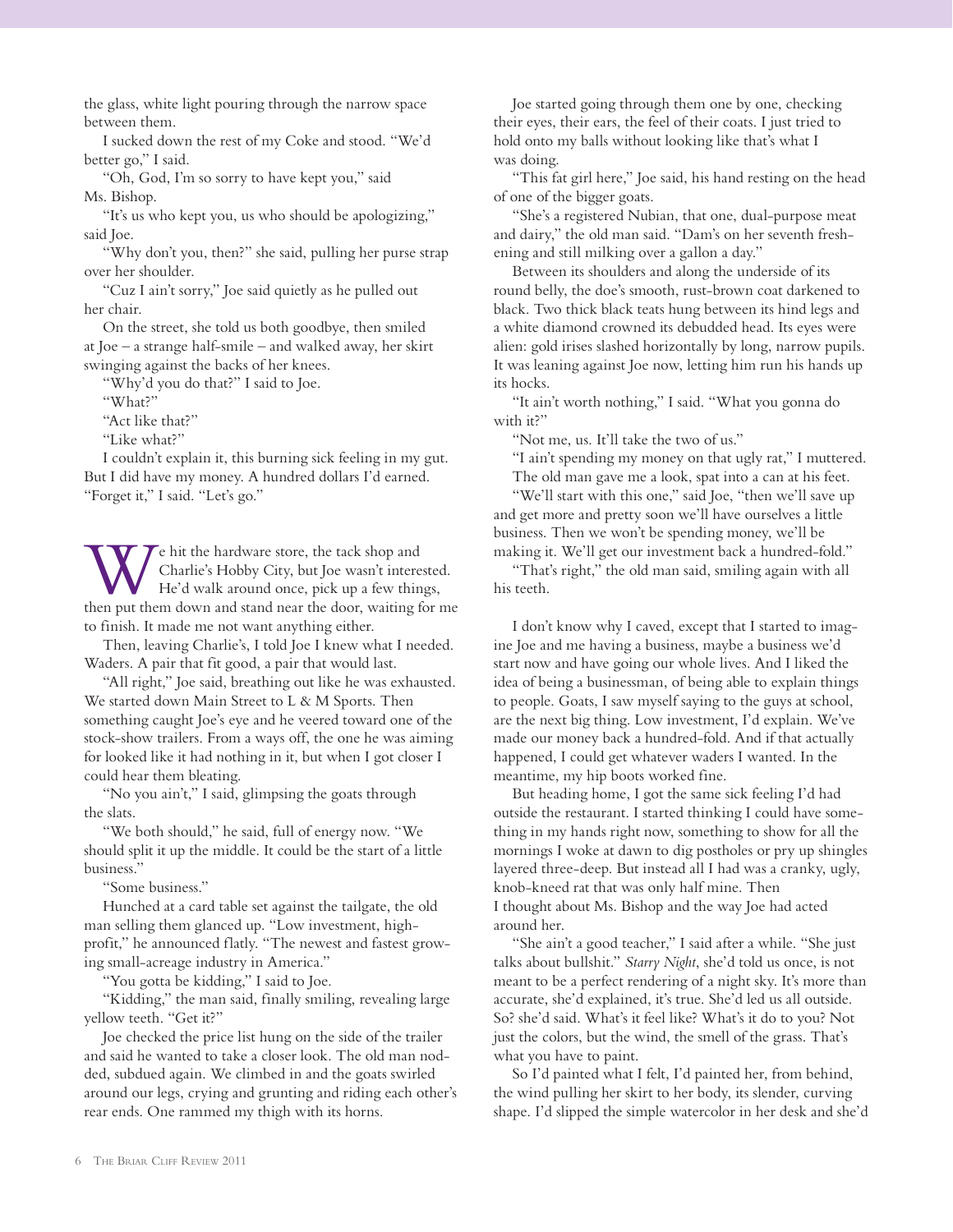slipped it back in mine. Explore some other subjects, Carter, the attached note read.

"Oh yeah?" said Joe, but I could tell he hadn't heard what I'd said. He was smiling and listening to the radio, tapping out a rhythm on the wheel.

At school it turned out no one thought much of the newest and fastest growing small-acreage industry in America. The guys asked why I didn't get a decent hunting knife instead.

"You'll see," I told them, imagining my brother and me in ten years time, shoulder to shoulder by then, a sign hanging behind us, bearing both our names.

That afternoon, when the bus dropped me, I was thinking I'd ask Joe if he wanted to go to Drift River like we did

off and on. We had a secret spot along the western meander, a little outcrop of scoured bedrock you could only get to by picking your way across a wide, pitted marsh, then tunneling through a wall of stickers on all fours. The water was clear there, the fishing easy. When we discovered it as kids, we made a pact to keep all the fish in the family, spat on our hands and swore we'd never tell a soul. It was where Joe had started me sight fishing, shown me how to rig up my own gear. Where once, I'd hooked his neck with a spinner and torn a track to his chin before I realized he was calling my name. Where I would sit for hours when something was nagging me, warmed by the fires Joe made.

We had a secret spot along the western meander, a little outcrop of scoured bedrock you could only get to by picking your way across a wide, pitted marsh, then tunneling through a wall of stickers on all fours.

When we were kids we kept things there, in the hollowed-out stump we'd lean against to fish the channel. It still held a toolbox filled with our old treasures: a penny that had been run over by a train, a rattlesnake rattle we used to take turns wearing for luck, a bear claw, a bedspring, three buffalo vertebrae, a yellowed Polaroid of our mother, sixteen years old and laughing, a brass skeleton key we'd once believed could open doors to other universes. I figured while we were there today we could talk about our business, draw up a plan, then sign it, fold it into fourths and stow it in the box.

But walking up our long dirt drive, I noticed a silver sedan parked at the top of the hill. I couldn't place it at first. Then I saw her, standing at the edge of the yard, wearing the same pink dress she sometimes wore to school, but with her long hair let loose over her shoulders, glinting red in the afternoon light. Joe was there, too, leaning against the fence in a way that made him look bigger than he was.

Leashed to a post, the goat stood between them, its nose under Ms. Bishop's hand.

I walked past, eyes on the dirt drive.

Ms. Bishop called my name first. Then Joe waved for me to join them, saying she had some pointers for us. "She's something of an expert," he shouted across the yard.

"Maybe later," I yelled and kept walking.

That night at supper Mom and Dad wouldn't stop talking about it.

"It ain't conventional," Mom said.

 "But that don't mean it won't work," said Dad, indicating the fridge with a jerk of his chin. "No other use for a plot the size of a piss pot."

> Mom held a stiff smile, pulled a can from the fridge, passed it across the table. Dad cracked the tab, slurped the foam. It was his first day back from a two-week haul east, almost clear to the ocean.

 Dad had once run five hundred head of cattle on the four thousand acres his dad left him. He was a different man then, Joe said. This other man showed up in photographs looking surprisingly tall and slim, his stomach tight to his body, not sagging over his belt buckle as I'd always known it to. In one shot, he appeared alongside a gap-toothed six-year-old Joe at Upper Cut Meat Creek, both of them hoisting full stringers, me toddling at their feet, pointer finger poised just

inches from a flapping tail fin. In another, taken a few years later, he and Joe knelt behind a downed six-point whitetail, Joe smiling wide, Dad gripping Joe's shoulder, eyes saying, this boy's my son.

I didn't remember the man in these pictures, though. What I remembered was dry country. Dust rising like fog off the roads, buffalograss crunching underfoot, hoppers chewing paint off cars. A bare, cracked trail where Upper Cut Meat Creek had been. And increasingly, notebooks spread across the dining room table, my father bent over them, head in his hands.

The seven straight years of drought following my birth eventually pulled the ranch under. By the time I was old enough to shoulder a rifle, Dad couldn't afford to spend days chasing game in the hills. Later Joe told me the story: We portioned our land away to neighbors until all we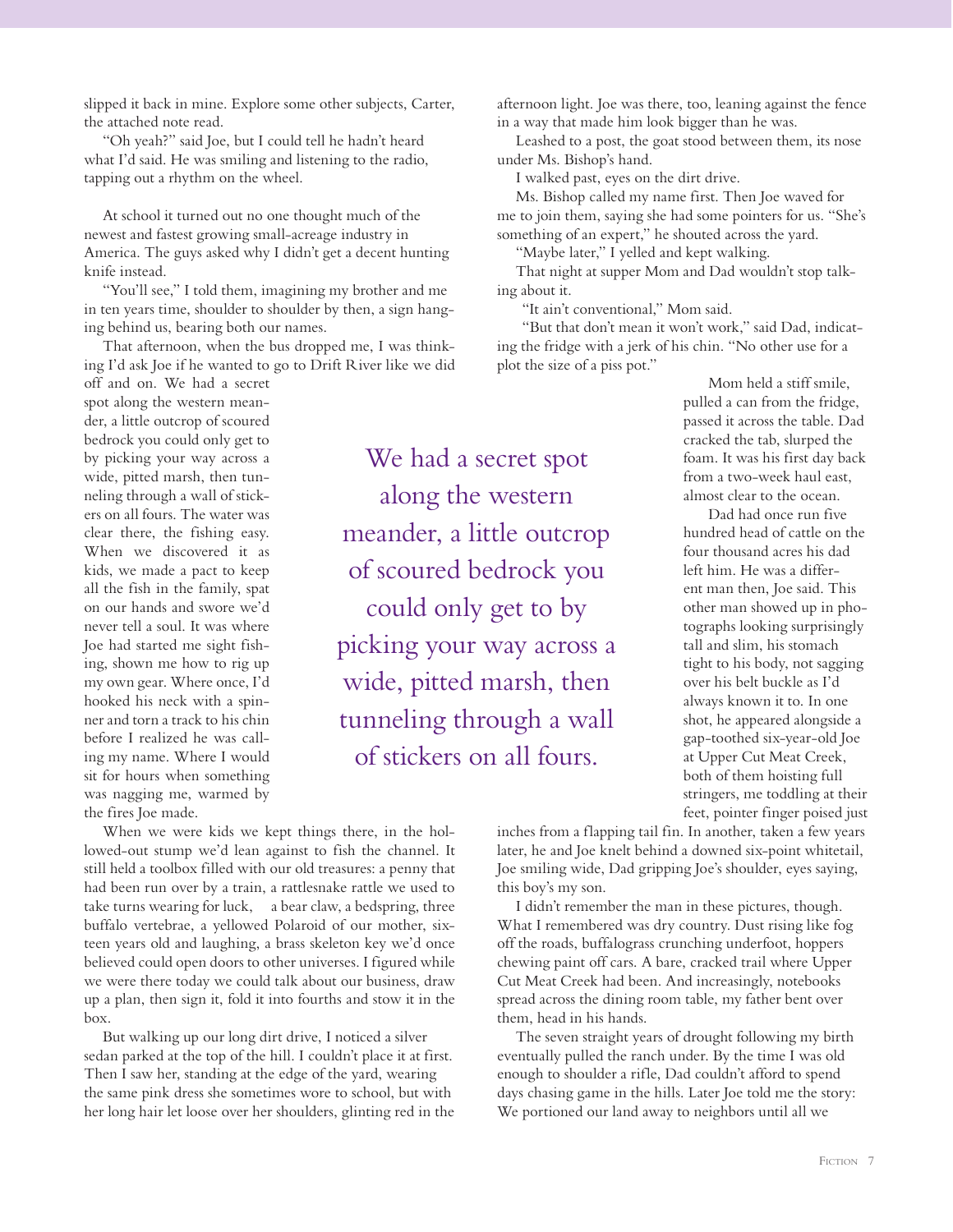owned outright was the house and a few acres where the old three-rail corral still stood. In retrospect I realized I'd seen it happening, seen our father coming back after signing the latest papers. His eyes glazing as he slumped in front of the TV, watching anything, watching nothing. Then the clink of bottles in the morning, the look on our mother's face when I'd come downstairs and find her clearing them away.

Joe was saying we'd get a male next, breed them, then once we had a sizable herd, we'd make our money milking the females and butchering most of the males. There were some restaurants in Rapid that might be interested, an independent grocery in Omaha. "I'm looking into it," he said. But I was sure contacting those places was her job. She was the "expert," after all.

Joe misread my expression.

"Don't worry, I'll do the butchering," he said. Dad laughed and Mom ran her hand through my hair.

"Now don't tease him," she said.

I jerked away. "Get off me," I snapped.

"You talk right or shut your mouth," Dad said.

"I'm sorry," I said. "I didn't mean – "

But it seemed he'd already forgotten. Face flushed, he stretched an arm around Joe. "Boy's a regular entrepreneur," he said, speech slurring. "Just like his granddaddy."

"Carter too," Joe said.

Dad swung his gaze across the table, eyes skimming over mine, failing to focus.

"Carter too," Dad repeated, slapping Joe on the back.

Ms. Bishop started coming over regularly. They replaced the rotten rails along the south end of the fence. They lined each side with woven wire, secured the gate with a goat-proof latch. I'd walk past them on my way home from school. At first they'd wave, smile, invite me to join. But I knew they didn't want me there from the way their laughter followed me down the drive and trickled into the house while I sat with my books open, trying to study, wishing she was gone, that it was me outside lifting lumber and pounding nails beside him.

I started feeling sick every other Tuesday. Mom let me stay home but insisted I drink orange juice each morning, convinced I wasn't getting enough vitamin C.

Opening day came and went. Joe said the hills were probably crawling with orange-vesters right now, anyway. "Later is better," he told me. And Dad wasn't there to contradict him – to say we were letting the best weeks of the season slip away – because he was on the road again, running a reefer from Joliet, Illinois to Rio Rancho, New Mexico.

Meanwhile, that goat was doing nothing but eating the yard clean and smelling like shit and sticking its nose under Ms. Bishop's hand all the time like it was a dog.

She called it Nellie, like it was hers and she had the right. I called it the goat.

She told Joe to put an old cable spool inside the pen and he did and the goat was always on top of it, as if there was something important off in the distance it had to keep an eye on. When it stood like that Ms. Bishop would sit on an upturned bucket, sketching furiously. Sometimes, I noticed, she sketched Joe, too. Joe forking hay into the goat's pen. Joe pounding another T-post, sleeves rolled to his biceps, back soaked with sweat.

Inside, I'd stare at the ticking clock, praying our mother would come home early, see what I was seeing. But most days Ms. Bishop would slip away too soon. "See you, Carter," she'd call. Then I'd peer out the window and watch them say their goodbyes, the way he hung on her car door, the way he smiled to himself as he walked back toward the house.

The few days she and our mother overlapped, Ms. Bishop appeared simply to be giving Joe advice, like any friendly neighbor might do. Mom would even invite her in for soda, scold me with her eyes when I refused to sit and put up with their talk.

The day I saw him lining up cans against the bare<br>
the window as he draped his body over hers, hips<br>
the window as he draped his body over hers, hips<br>
the small of her back, hand running hers up the shale bluff behind the house. I watched through pressed to the small of her back, hand running hers up the forestock. Exhale while you squeeze the trigger, he was probably saying. And be ready for the kick, don't flinch, follow through. I closed the blinds before the first shot rang out.

That night, I dreamed a bull elk was rushing toward me, its crown of tines white in the moonlight. A hunter's fantasy, only it wasn't because suddenly I had no gun, and the elk wasn't an elk at all, but some invisible monster I couldn't outrun. I woke sweating, tried to make out Joe's shape in the next bed. But his blankets were thrown back. I didn't have to peer out the window to know the station wagon was gone.

Dad got in the next evening, in time for supper. He told a few stories about the people he had seen. New Mexico, he said, was crawling with scrawny, smelly, hippy types who went shoeless and braless and wore dreamcatcher earrings and ratted their hair into knots. Said maybe he should give up trucking and start a roadside bead stand. He could burn his face red, stick some feathers in his hair, then charge people twenty bucks to snap a photo of him clapping his hand over his mouth while waving a plastic tomahawk.

"Harold, please," said Mom.

"What?"

"Can we talk about something else?"

"You know what?" Dad said. "Forget it."

He angled his chair toward the TV, aimed the remote.

"Come on, Dad," said Joe.

But Dad was somewhere else. The weather report blared.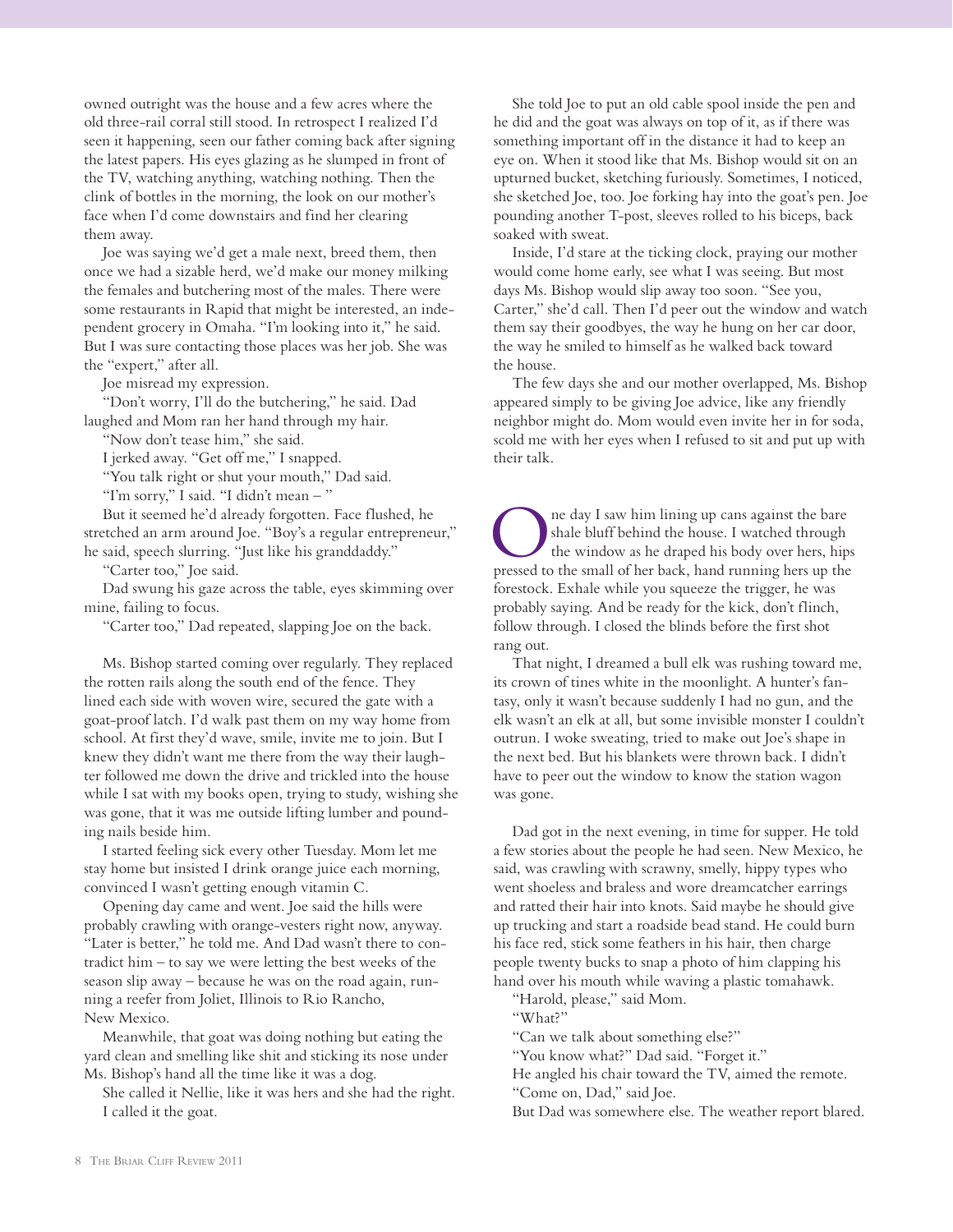A cold front spiraled over a map of the country. Our forks clinked against our plates. No one spoke.

"Hope our tags don't go to waste," I said, finally. Joe looked up from his food.

"What's that, Carter?" said Mom.

"We haven't been out to the hills yet," I said, watching the back of Dad's head.

"Well, why not?" Mom asked Joe.

"Busy," Joe mumbled.

"And tired, too, right?" I said. "You seem really tired." Joe stiffened beside me.

Mom looked back and forth between us. "You do look tired, Joseph."

His jaw muscles flexed. "Like I said, I been busy."

"Maybe if Ms. Bishop didn't come over so much," I said, amazed my mouth was actually forming the words I'd rehearsed, "maybe then you'd have more time."

Mom's brow had begun to pinch in the middle. "How much has she been coming over, Joseph?"

Dad turned in his chair.

"What's this?" he said. "You know what?" said Joe. "Let's go out to the hills tomorrow." He locked a hand on my shoulder. "Let's get you your first wapiti."

"Wouldn't that be something," said Dad, tousling my hair as he stood. Then he crossed the room, started digging through the fridge.

"Marie," he said. "God damn it, Marie."

"Now don't start. You know  $I -$ "

The front door slammed, cutting her off.

Joe started stacking plates.

I gathered a few wadded nap-

kins. "That's all right," she told us. "You boys go on, get some rest. You've got a big day tomorrow."

I did as she asked, hurried to bed. Joe clunked up the stairs after me, flipped the lights, climbed under the covers without a word.

After a while, I said his name. I said it again. Maybe he was already asleep.

We got a slow start because Joe woke late, then messed with the goat half the morning, changing its water, adding scraps to its feed. On the ridgeline, heavy snowflakes fell through the trees, landed wet on our necks, burned our ungloved hands red. Joe didn't signal me to stay low or keep quiet. He didn't signal at all. Every once in awhile he stopped, turned his binoculars to the sparsely timbered gorge below, then without glancing back, started walking again.

Instantly, another shot sounded. Then the crunch and snap of brush as the bull's massive body crashed downhill through the trees.

This continued for hours, which gave me time to think about how stupid it was, coming out this late in the day, this late in the season. By now all the trophies had probably been taken or at least trained to keep out of sight. Staring at Joe's broad back, at the flakes funneling between his shoulders, I willed him to turn around, willed him to apologize, or at least speak, at least say my name. But he didn't, he just slogged on, like this was torture, his personal hell – a Saturday spent in the woods with me.

"You got somewhere else you'd rather be?" I mumbled.

 He whipped around, gripped my collar, the cold air rushing in. I could see he was ready to hit me, ready to do whatever it took.

 Then suddenly, his expression changed. He was looking past me, down the draw. "Now," he mouthed.

 I turned and saw it, browsing at the edge of a ponderosa grove less than a hundred yards off. A bull elk with a monster rack. A Leroy, our dad would have said. I dropped into position, snugged rifle butt into shoulder, braced elbows

> against thigh and calf, just like Joe had taught me. But my heart was racing, I couldn't breathe, I couldn't hold the crosshairs steady. Ms. Bishop was suddenly in my head, her pretty lips smiling slyly, and my father was there too, saying, wouldn't that be something. Even my mother flitted through my mind. An image of her on her knees, begging me to make the shot. For once, she begged me, please.

 I jerked the trigger back and blasted a slug into the snow. The animal immediately took off, sprinting for dense cover, too fast to track.

Instantly, another shot

sounded. Then the crunch and snap of brush as the bull's massive body crashed downhill through the trees. It emerged at the foot of the gorge, then knelt and collapsed in the stream below.

 We walked the slope in silence. When we got to the bank, Joe said, "Your turn," and handed me his knife.

 While he went to take a piss, I crouched beside the animal, watched its stomach rise and fall, its nostrils flaring, puffing faint clouds into the cold air. Its big wet eyes rolled and twitched and finally hardened into fixed black marbles bearing the image of my pale face. I put my hand to its chest and felt the warmth beginning to drain away.

Joe came back and found me like that.

 "That's what I thought," he said, dragging the knife through its throat.

After supper that night, Joe left. He told our mother he